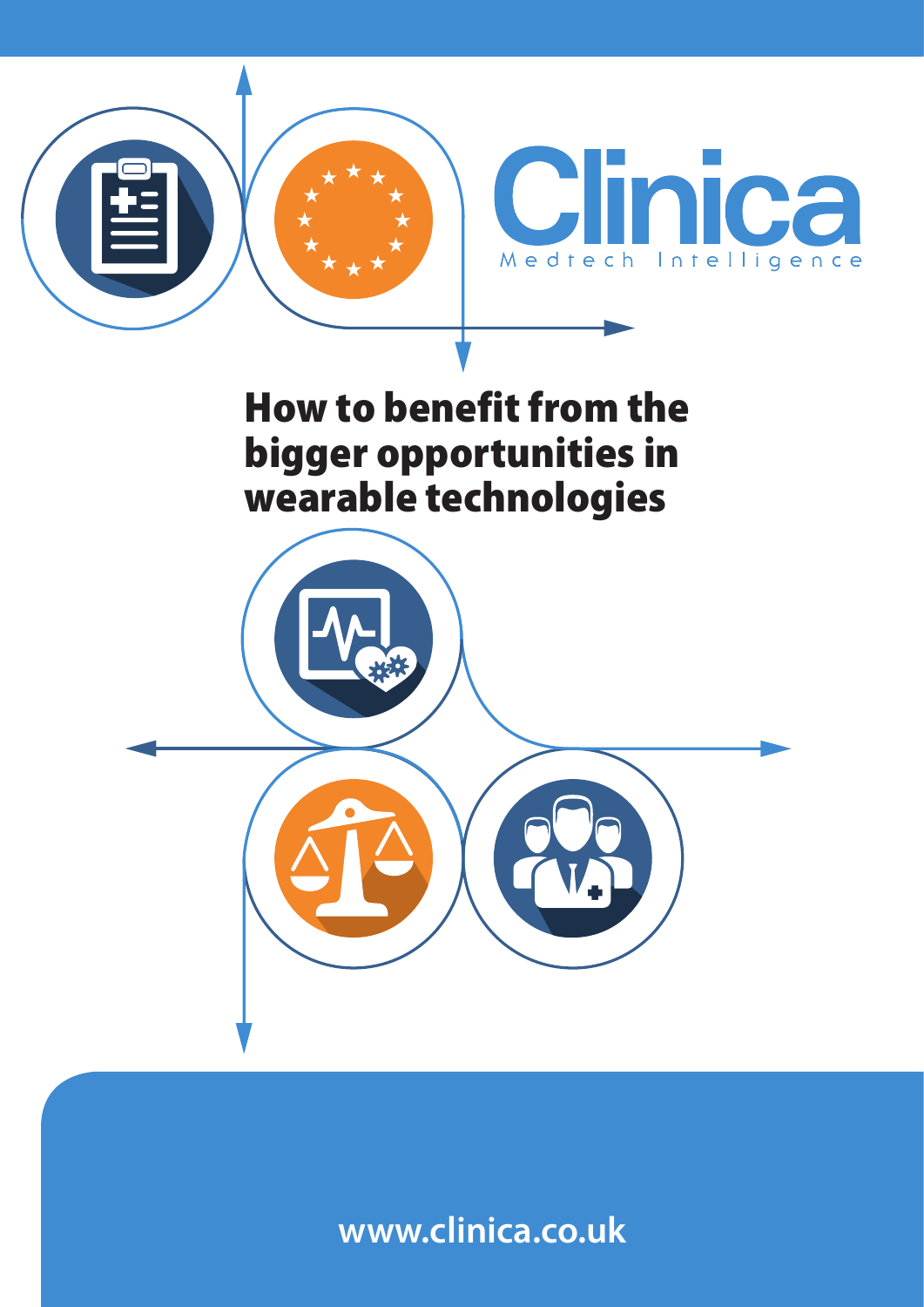

# How to benefit from the bigger opportunities in wearable technologies

By David Pettigrew



**TO DATE, THE market for wearable devices** has been focused on individual applications in health & wellness and there has been limited scope for differentiation. There

are however new and untapped opportunities to take this further into areas that could have a real impact on patients and the way in which the medical industry interacts with them. David Pettigrew\* discusses where the opportunities in wearables lie, how he sees the market developing and the technical challenges that need to be considered

 $\bullet$   $\bullet$   $\bullet$ 

Wearables are very much 'in vogue'. Companies from diverse sectors – Apple and Nike through to Samsung and Ralph Lauren – have all thrown their hats into the ring, keen to secure their slice of a market predicted to be worth \$70bn by 2024, according to a report by IDTechEx. Until now, the focus of investment has largely been on introducing new and increasingly attractive fitness and physical activity monitors. Devices such as Fitbit, Jawbone and Nike FuelBand have all proven to be popular and there are reasonably high hopes for Apple's HealthKit, a central platform for health information that works with third party apps, as well as Samsung's Simband, which leverages an array of hardware and software to accelerate innovation in personal health technology.

Whilst these developments are certainly interesting, they only scratch the surface of what could be possible. This is largely because the wearables industry is still relatively young and new entrants have prudently focused on quick wins and the short term; they are keen to test the waters and consumers' acceptance of the product category before they go too much further. Keeping innovation focused on aspects such as visually appealing design and software algorithms has been the safest way to do this. But this won't be the case forever. As we move beyond hype and find ourselves securely in a more sustainable marketplace, it will become increasingly difficult to ignore the unexplored potential at the technological level and the plethora of opportunity this could open up in terms of product reach and consumer promise. With only the tip of the wearables iceberg uncovered, this presents a really exciting opportunity for forwardthinking companies to reap the longer term benefits.

# **Wearables in healthcare today**

In essence, wearable technologies are devices that contain a tiny computer that senses, processes, displays, stores and forwards data to a remote device via wireless communications. These devices usually fall into one of two camps: fitness and wellness monitors and medical devices, the latter being less developed to date. Regardless of the application, however, current wearables fundamentally rely on the same core building blocks. For example, accelerometers and gyroscopes are used to monitor movements; optical technologies are used to monitor oxygenation and pulse rate; Bluetooth low energy is usually the primary means of communicating data to and from a product; and a smart phone is typically used as the primary user interface and gateway to the internet.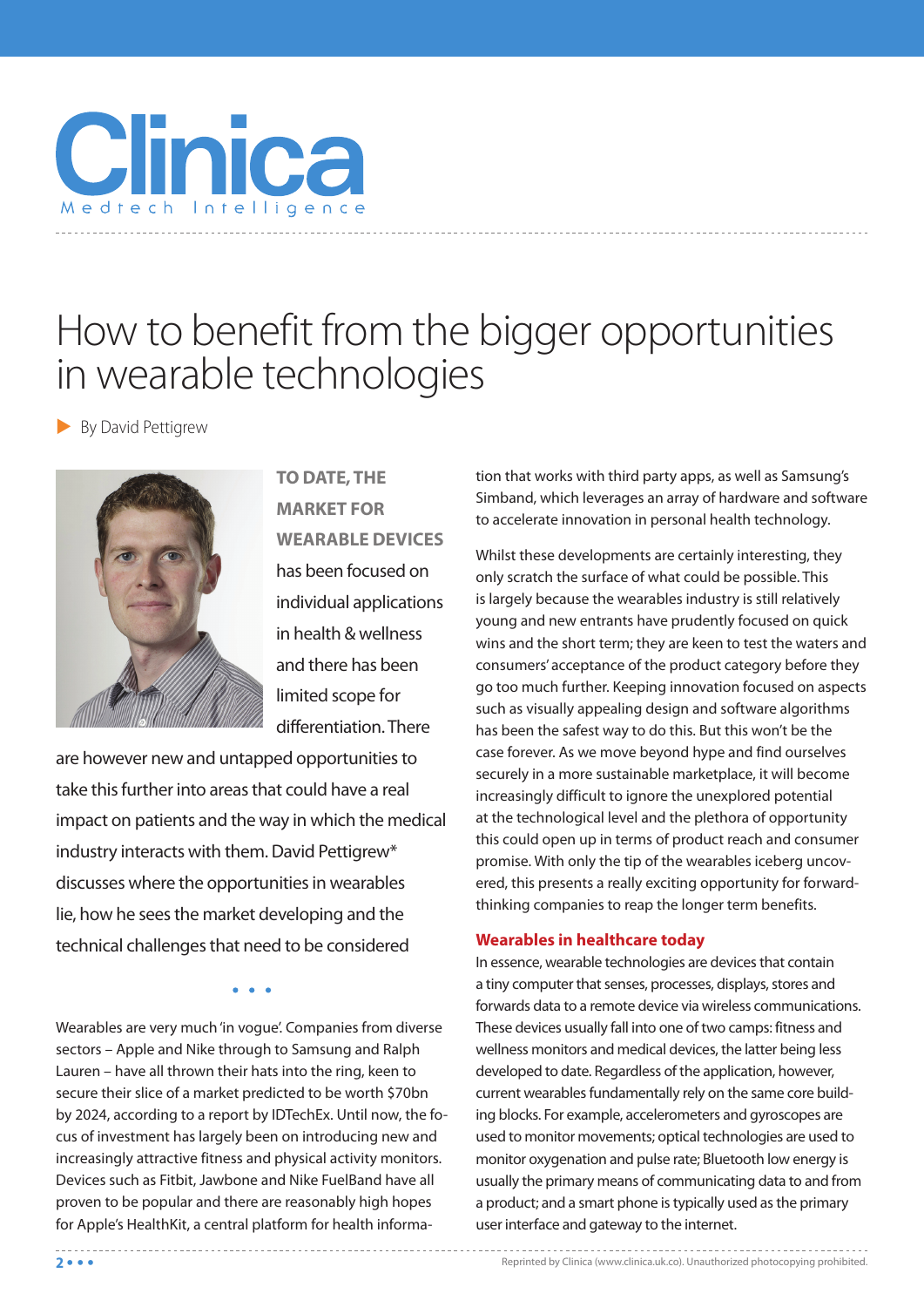With many of the building blocks in common, today's wearables products are differentiated by the way they look and the set of services they provide. For example, some movement sensors target the fitness market whereas others are focused on sleep monitoring, and their form factor will follow suit. Importantly, the core patentable aspects of today's products are the algorithms; taking the common inputs (raw data) and turning them into actionable and engaging information that appeal to the user.

David Pettigrew: "There are some technological advances taking place that support a whole new set of product features and will allow products to interact and engage with consumers at a new level"

This has led to an increasingly visually appealing set of wearable medical and wellness 'gadgets' that have gained significant traction with consumers. We have even reached a stage where it is not inconceivable for a diabetes patient to not only have a glucose monitor and an insulin patch pump, but also an activity monitor, a healthy eating app and even a smart watch to help them manage their condition. But we may have reached saturation point and now that these products have become more common place, consumers are finding themselves inundated with various touch points of information and real estate on the body is coming at a premium. The end result is that companies are struggling to retain user engagement and business models are being questioned.

Luckily, there are some technological advances taking place that support a whole new set of product features and will allow products to interact and engage with consumers at a new level. This includes:

- • The miniaturization of a computer's size but with increased capabilities;
- • Increased availability of low cost solid state storage capacity;
- • Enhanced audible, visual, or haptic interfaces which makes feedback more immediate and effective;
- • Rapidly evolving wireless communication techniques that makes communications more efficient with higher data rates and lower power;
- • Increases in sensor sensitivity and accuracy enabled by micro-electromechanical systems and nanotechnologies;
- • Dramatic increases in processing capabilities, delivering high performance at low power

The advances highlighted in the 'wearable human' in Figure 1 are all areas that developers can use to move beyond off-the-shelf, commodity technologies, offering something more ambitious and more differentiated. This will allow more advanced measurements and will enable multiple and new physical and vital parameters being measured all in one consolidated product. So consumers and/or patients will need fewer individual devices and get more out of them.

A great example of a company that seems to be looking at this type of advancement is Scanadu. Scanadu have developed a solution for accurately measuring blood pressure in a handheld or wearable device without the need for a cumbersome inflatable cuff. The key enabling technology is believed to be based on a novel combination of optical photoplethysmography (PPG) and electrocardiogram (ECG) measurements. It is this new core technology that will elevate Scanadu above their competitors, who primarily seek to differentiate themselves from each other with minor differences in form factor, connectivity options and data presentation.

Another relevant example of disruptive innovation in the wearables space is in the measurement of blood glucose. Incumbent manufacturers have offered a wearable solution for monitoring blood glucose continuously, but the utility of their current offerings is limited by the fact that they all use the same legacy electrochemical technology to measure glucose. Again, differentiation is in the form factor and services built around this sensor, and in relatively minor incremental improvements in the sensor itself. New wearable solutions from Google X and Senseonics are breaking this mold by integrating more advanced sensors in contact lens and/or micro-implantable formats. These solutions will result in a step change in sensor accuracy and form factor and will give these companies a clear advantage over the incumbent "me-too" crowd.

# **Three evolutionary waves of wearables**

So from the wearable products we have seen to date, a range of established and consolidated 'back end' services and platforms have been leveraged and, as mentioned previously, novel analysis algorithms have been layered on top of these to provide core product differentiators. Android and iOS-based smartphones are obvious examples of common platforms; providing both an engaging user interface and a means of uploading the data, but less visible examples such as Amazon's cloud service have also been important in providing the necessary infrastructure to upload and store user data. In the future, these 'back end' solutions will continue to converge and consolidate, and common analysis tools will be essential for making sense of all the data. This means that in the future, true differentiation will come via the emer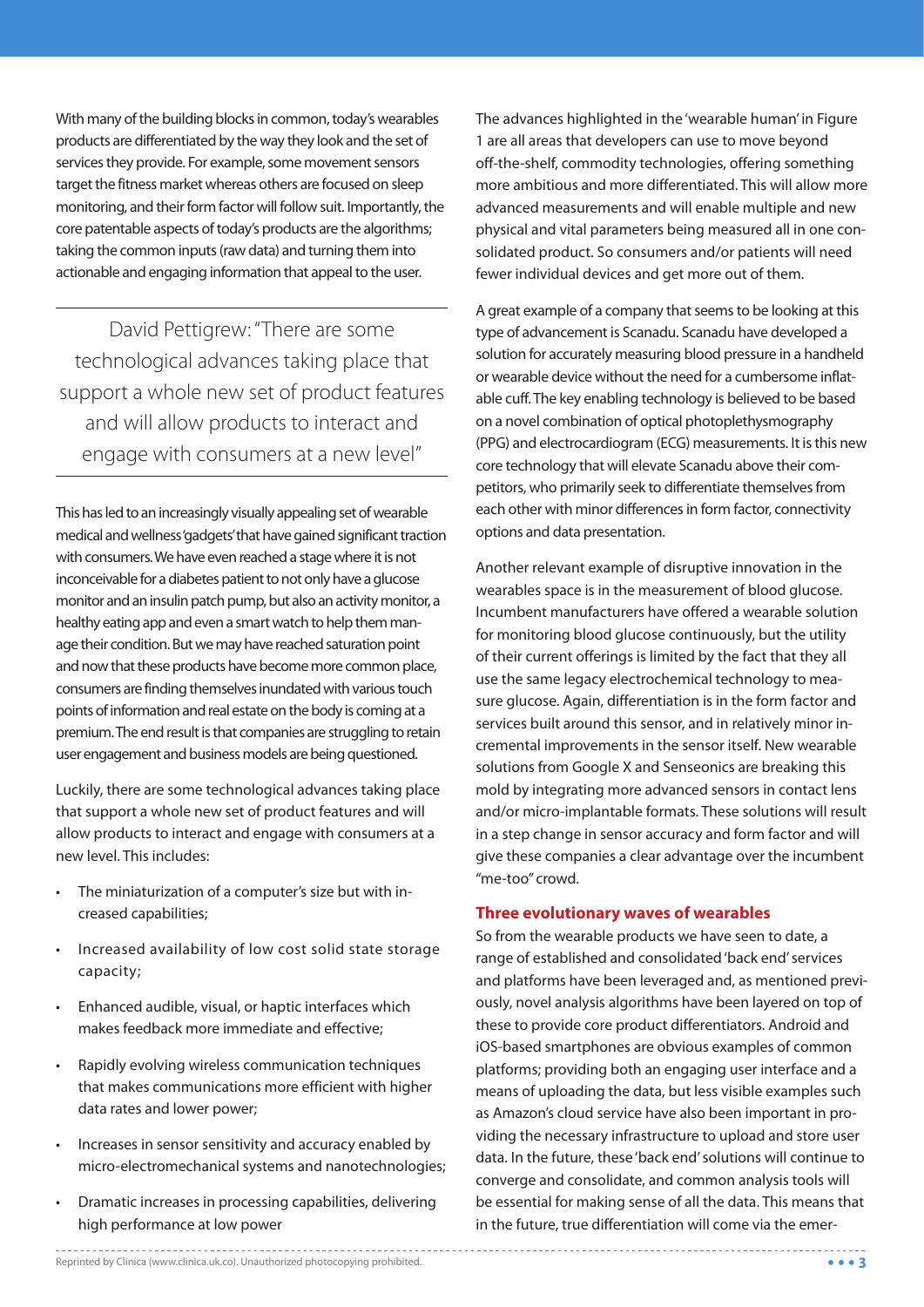**Figure 1: 'The wearable human': Key advances enabling wearable technology**



gence of novel 'front end' solutions which collect the data and plug into the common 'back end' systems.

The timing of the evolution of wearables is difficult to predict but one can easily see it unfolding in three distinct waves or phases (as illustrated below and in Figure 2):

• **1st Wave (standardization):** As it stands, the majority of wearable devices measure a single parameter, or a combination of a very limited number of 'easy to measure' parameters, for example, your heart rate, movement, etc. They are also designed with specific applications in mind – for example diabetes care or 'wellness'. These solutions use commodity sensors and so seek differentiation

through the 'back end' in terms of how they aggregate and serve up that data to the individual. Increasingly though, the standardization of data collection, analytics and cloud platforms will drive more companies to shift their focus to developing advanced 'front end' sensors in order to carve out new market opportunities.

2nd Wave (convergence): Invariably, a more concentrated developer's focus on the front end will be the result of the standardization outlined above. This will lead to companies and manufacturers seeking to develop novel solutions for integrating and converging more technologies into one wearable device. These devices will be able to measure multiple advanced parameters for more than one applica-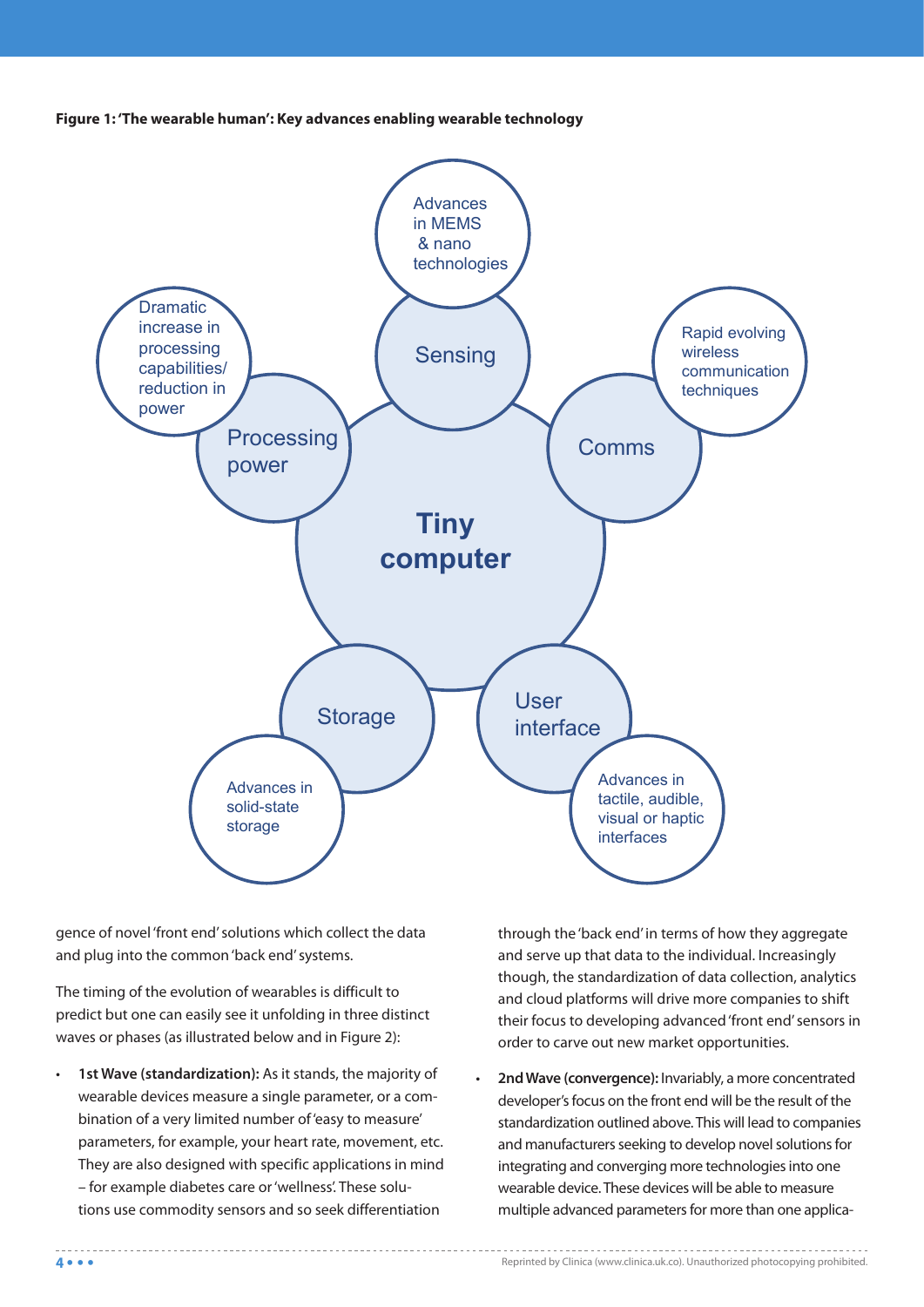#### **Figure 2: The evolution of innovation in wearable technology**



tion. At this point, supported by miniaturization, we will see more varied and wide-spread applications of novel sensors that will allow new ways of monitoring multiple measurements. For example, devices will be able to both sample the required fluids and measure the constituent molecules using sensor arrays within the wearable.

• **3rd Wave (transparency):** This is the most exciting stage, where ultimately wearable devices will essentially become invisible and pervasive. Here we are likely to see innovations such as electronic "tattoos" which are actually integrated into or conformed onto the skin, or even tiny implantables which measure multiple indicators and communicate with smart devices outside of the body. The technology for this advancement in wearables exists today in different and less developed guises, for example MC10 are developing an electronic tattoo capable of measuring temperature and ECG, amongst other parameters. A company in Norway has chipped employees with implantable RFID chips in order for them to gain access to the building. This technological foundation will be widely leveraged in wearables within the next 7-10 years.

As we begin to move from wave 1 to wave 2 and beyond, we will also see a measurable impact on the patient experience and the delivery of healthcare- by making wearables more functional, adaptable and pervasive. It will also be possible

to engage the patient more and empower them to make informed lifestyle changes which will benefit their health. If problems do occur, medical intervention can happen earlier in the care pathway and result in improved outcomes, ultimately reducing the cost of care.

## **Technical challenges**

It would be remiss not to state the obvious; the cool stuff doesn't come without its fair share of potential product development challenges. Companies that do solve these complex issues, however, will have the greatest opportunity to reap the market rewards.

- **Batteries:** Batteries are the fundamental driver of product development in mobile electronics. The rapid growth in modern wearable technologies has created an explosive demand for higher capacity batteries and its current offering is a major limiting factor for wearables' potential. In addition, manufacturers must balance battery life with size restrictions of the device's dimensions.
- **Integration into back end systems:** Integration of new devices into existing back-end systems is another issue. Incompatibility of software has already been seen with Android Wear and Apple iOS 8. As already witnessed in the smartphone and music device markets, major corporations will launch devices and consumers will consolidate depending on which brand of mobile or computer